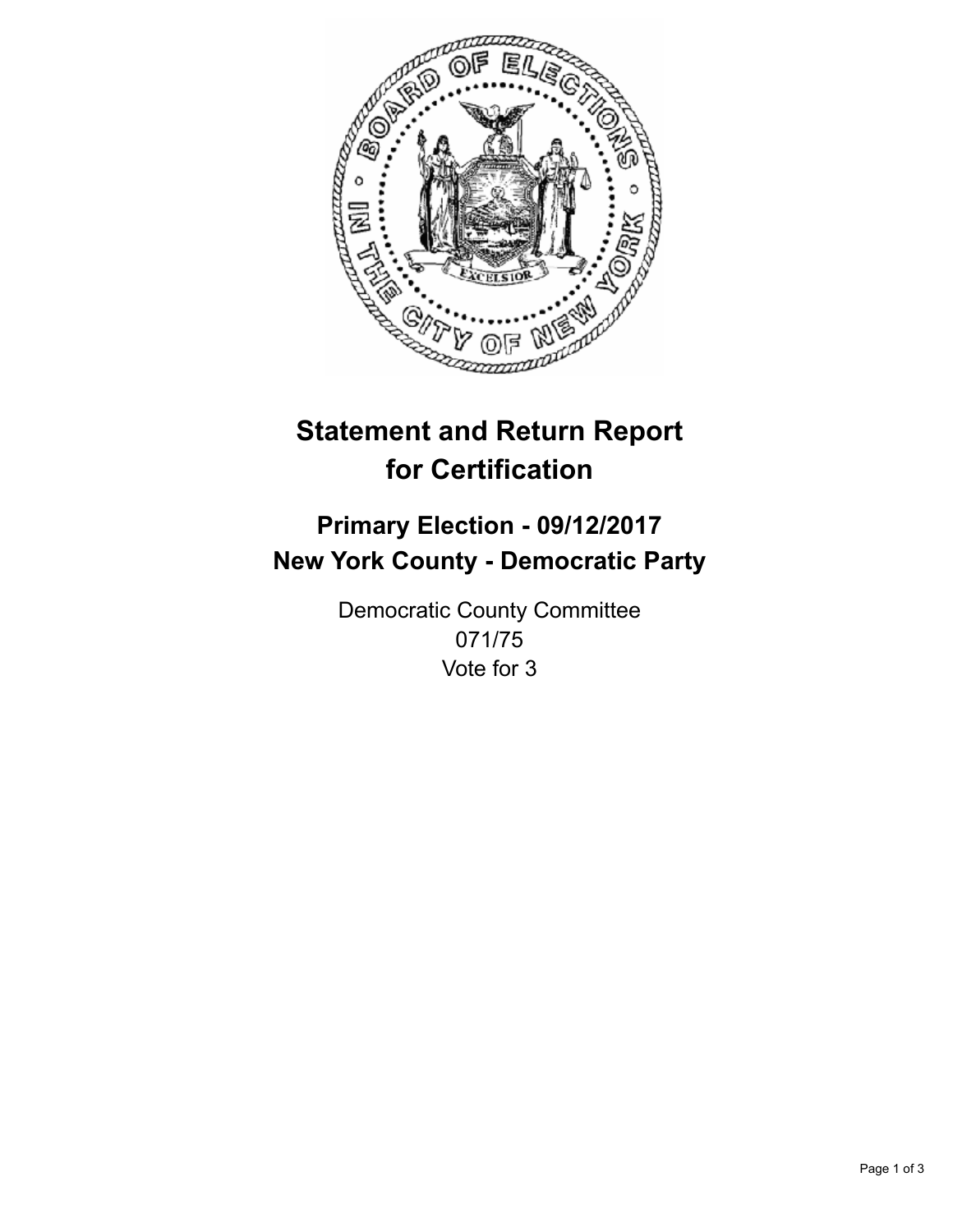

## **Assembly District 75**

| <b>PUBLIC COUNTER</b>                                    | 423 |
|----------------------------------------------------------|-----|
| <b>MANUALLY COUNTED EMERGENCY</b>                        | 0   |
| ABSENTEE / MILITARY                                      | 17  |
| <b>AFFIDAVIT</b>                                         | 1   |
| <b>Total Ballots</b>                                     | 441 |
| Less - Inapplicable Federal/Special Presidential Ballots | 0   |
| <b>Total Applicable Ballots</b>                          | 441 |
| ROBERT M. LESKOVAC                                       | 55  |
| LEYLA L. BARRETTO                                        | 79  |
| DANA TARANTINO                                           | 203 |
| <b>MARISA E. REDANTY</b>                                 | 280 |
| <b>JASPER R. MCGRUDER</b>                                | 189 |
| CHENANA MANNO (WRITE-IN)                                 | 1   |
| <b>JAMES CROOKSHANK (WRITE-IN)</b>                       | 1   |
| <b>Total Votes</b>                                       | 808 |
| Unrecorded                                               | 515 |